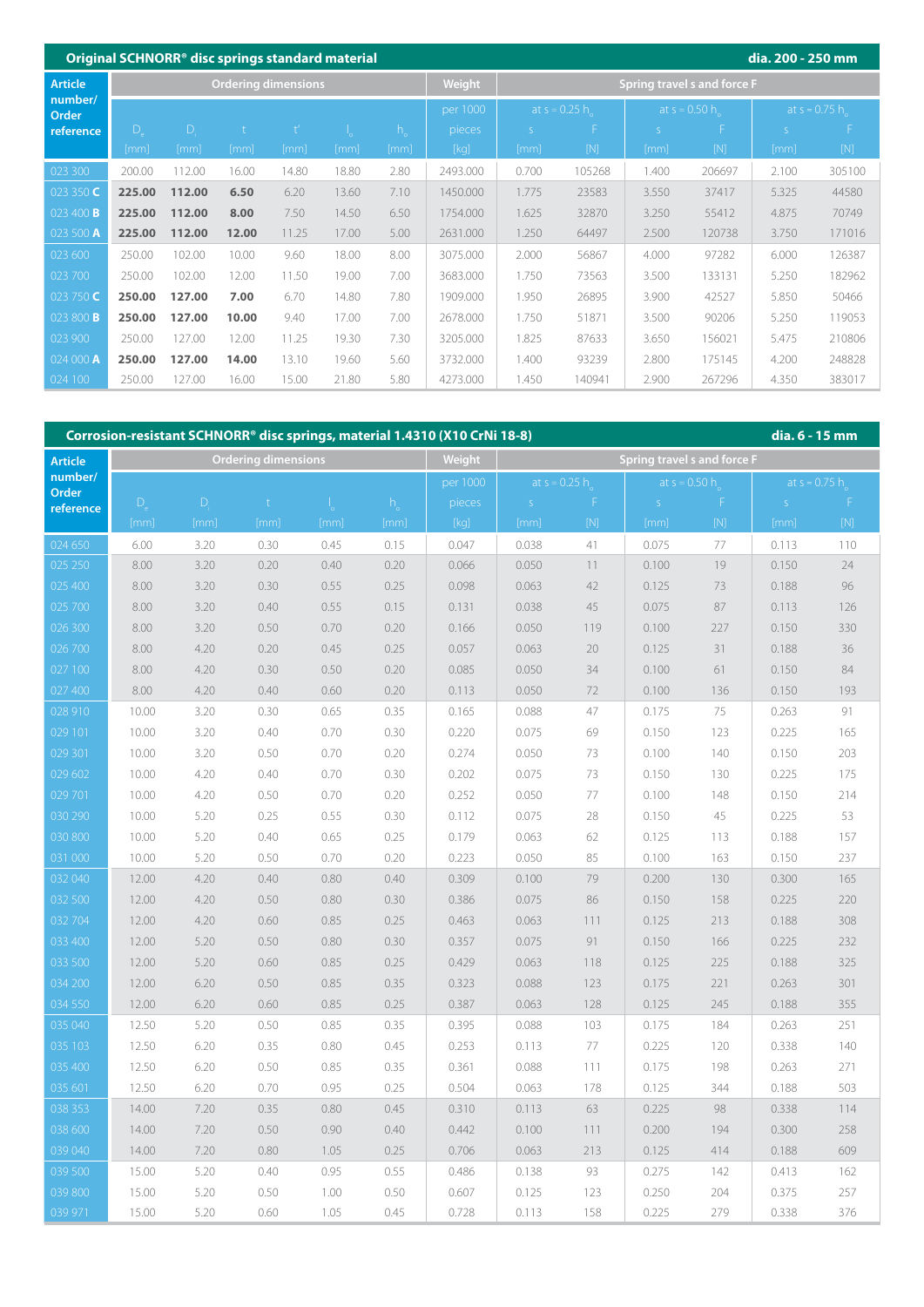| Corrosion-resistant SCHNORR <sup>®</sup> disc springs, material 1.4310 (X10 CrNi 18-8)<br>dia. 15 - 25 mm |                |                |                     |              |              |                |                |                 |                             |                                                                                                                                                                        |                |                       |  |
|-----------------------------------------------------------------------------------------------------------|----------------|----------------|---------------------|--------------|--------------|----------------|----------------|-----------------|-----------------------------|------------------------------------------------------------------------------------------------------------------------------------------------------------------------|----------------|-----------------------|--|
| <b>Article</b>                                                                                            |                |                | Ordering dimensions |              |              | Weight         |                |                 | Spring travel s and force F |                                                                                                                                                                        |                |                       |  |
| number/                                                                                                   |                |                |                     |              |              | per 1000       |                | at $s = 0.25 h$ | at $s = 0.50 h$             |                                                                                                                                                                        |                | at $s \approx 0.75$ h |  |
| Order<br>reference                                                                                        | D              | D.             | $\mathbf{t}$        | 1.           | $h_{\circ}$  | pieces         | S              | F               | S                           | F                                                                                                                                                                      | S              | -F                    |  |
|                                                                                                           | [mm]           | [mm]           | [mm]                | [mm]         | [mm]         | [kq]           | [mm]           | $[{\sf N}]$     | [mm]                        | $[{\sf{N}}] % \centering \includegraphics[width=0.9\textwidth]{images/Trn1.png} % \caption{The image shows the number of estimators in the image.} \label{fig:Trn2} %$ | [mm]           | [N]                   |  |
| 040 130                                                                                                   | 15.00          | 5.20           | 0.70                | 1.10         | 0.40         | 0.849          | 0.100          | 197             | 0.200                       | 365                                                                                                                                                                    | 0.300          | 512                   |  |
| 040 950                                                                                                   | 15.00          | 6.20           | 0.50                | 1.00         | 0.50         | 0.572          | 0.125          | 128             | 0.250                       | 212                                                                                                                                                                    | 0.375          | 267                   |  |
| 041 301                                                                                                   | 15.00          | 6.20           | 0.60                | 1.00         | 0.40         | 0.687          | 0.100          | 137             | 0.200                       | 248                                                                                                                                                                    | 0.300          | 341                   |  |
| 041 700                                                                                                   | 15.00          | 6.20           | 0.70                | 1.05         | 0.35         | 0.801          | 0.088          | 172             | 0.175                       | 323                                                                                                                                                                    | 0.263          | 461                   |  |
| 042 400                                                                                                   | 15.00          | 8.20           | 0.70                | 1.00         | 0.30         | 0.677          | 0.075          | 164             | 0.150                       | 312                                                                                                                                                                    | 0.225          | 451                   |  |
| 042 601                                                                                                   | 15.00          | 8.20           | 0.80                | 1.10         | 0.30         | 0.773          | 0.075          | 238             | 0.150                       | 459                                                                                                                                                                    | 0.225          | 668                   |  |
| 043 750                                                                                                   | 16.00          | 8.20           | 0.40                | 0.90         | 0.50         | 0.464          | 0.125          | 77              | 0.250                       | 121                                                                                                                                                                    | 0.375          | 142                   |  |
| 044 000                                                                                                   | 16.00          | 8.20           | 0.60                | 1.05         | 0.45         | 0.695          | 0.113          | 159             | 0.225                       | 281                                                                                                                                                                    | 0.338          | 378                   |  |
| 044 101                                                                                                   | 16.00          | 8.20           | 0.70                | 1.05         | 0.35         | 0.811          | 0.088          | 167             | 0.175                       | 313                                                                                                                                                                    | 0.263          | 446                   |  |
| 044 201                                                                                                   | 16.00          | 8.20           | 0.80                | 1.10         | 0.30         | 0.926          | 0.075          | 200             | 0.150                       | 386                                                                                                                                                                    | 0.225          | 562                   |  |
| 044 400                                                                                                   | 16.00          | 8.20           | 0.90                | 1.20         | 0.30         | 1.042          | 0.075          | 280             | 0.150                       | 543                                                                                                                                                                    | 0.225          | 796                   |  |
| 045 800                                                                                                   | 18.00          | 6.20           | 0.40                | 1.00         | 0.60         | 0.702          | 0.150          | 78              | 0.300                       | 116                                                                                                                                                                    | 0.450          | 128                   |  |
| 046 003                                                                                                   | 18.00          | 6.20           | 0.50                | 1.10         | 0.60         | 0.878          | 0.150          | 120             | 0.300                       | 190                                                                                                                                                                    | 0.450          | 226                   |  |
| 046 252                                                                                                   | 18.00          | 6.20           | 0.60                | 1.20         | 0.60         | 1.053          | 0.150          | 176             | 0.300                       | 293                                                                                                                                                                    | 0.450          | 369                   |  |
| 046 400                                                                                                   | 18.00          | 6.20           | 0.70                | 1.25         | 0.55         | 1.228          | 0.138          | 218             | 0.275                       | 382                                                                                                                                                                    | 0.413          | 510                   |  |
| 046 505                                                                                                   | 18.00          | 6.20           | 0.80                | 1.30         | 0.50         | 1.403          | 0.125          | 264             | 0.250                       | 482                                                                                                                                                                    | 0.375          | 669                   |  |
| 046 924                                                                                                   | 18.00          | 8.20           | 0.50                | 1.10         | 0.60         | 0.789          | 0.150          | 129             | 0.300                       | 205                                                                                                                                                                    | 0.450          | 244                   |  |
| 047 070                                                                                                   | 18.00          | 8.20           | 0.70                | 1.20         | 0.50         | 1.104          | 0.125          | 203             | 0.250                       | 362                                                                                                                                                                    | 0.375          | 492                   |  |
| 047 300                                                                                                   | 18.00          | 8.20           | 0.80                | 1.25         | 0.45         | 1.262          | 0.113          | 247             | 0.225                       | 457                                                                                                                                                                    | 0.338          | 643                   |  |
| 047 691                                                                                                   | 18.00          | 8.20           | 1.00                | 1.35         | 0.35         | 1.576          | 0.088          | 335             | 0.175                       | 649                                                                                                                                                                    | 0.263          | 948                   |  |
| 047 910<br>048 050                                                                                        | 18.00<br>18.00 | 9.20           | 0.45                | 1.05         | 0.60<br>0.50 | 0.662<br>1.029 | 0,150<br>0.125 | 111             | 0.300                       | 171                                                                                                                                                                    | 0.450          | 197<br>522            |  |
| 048 098                                                                                                   | 18.00          | 9.20<br>9.20   | 0.70<br>1.00        | 1.20<br>1.35 | 0.35         | 1.469          | 0.088          | 215<br>356      | 0.250<br>0.175              | 384<br>689                                                                                                                                                             | 0.375<br>0.263 | 1006                  |  |
| 048 051                                                                                                   | 20.00          | 8.20           | 0.50                | 1.15         | 0.65         | 1.029          | 0.163          | 118             | 0.325                       | 183                                                                                                                                                                    | 0.488          | 213                   |  |
| 051 100                                                                                                   | 20.00          | 8.20           | 0.60                | 1.30         | 0.70         | 1.226          | 0.175          | 198             | 0.350                       | 316                                                                                                                                                                    | 0.525          | 380                   |  |
| 052 270                                                                                                   | 20.00          | 8.20           | 0.70                | 1.35         | 0.65         | 1.430          | 0.163          | 241             | 0.325                       | 408                                                                                                                                                                    | 0.488          | 524                   |  |
| 051 450                                                                                                   | 20.00          | 8.20           | 0.80                | 1.40         | 0,60         | 1.634          | 0.150          | 291             | 0.300                       | 514                                                                                                                                                                    | 0.450          | 693                   |  |
| 051701                                                                                                    | 20.00          | 8.20           | 0.90                | 1.45         | 0.55         | 1.838          | 0.138          | 345             | 0.275                       | 632                                                                                                                                                                    | 0.413          | 880                   |  |
| 051761                                                                                                    | 20.00          | 8.20           | 1.00                | 1.45         | 0.45         | 2.042          | 0.113          | 352             | 0.225                       | 669                                                                                                                                                                    | 0.338          | 962                   |  |
| 052 803                                                                                                   | 20.00          | 10.20          | 0.50                | 1.15         | 0.65         | 0.910          | 0.163          | 130             | 0.325                       | 202                                                                                                                                                                    | 0.488          | 234                   |  |
| 052 804                                                                                                   | 20.00          | 10.20          | 0.60                | 1.20         | 0.60         | 1.098          | 0.150          | 163             | 0.300                       | 271                                                                                                                                                                    | 0.450          | 342                   |  |
| 053 500                                                                                                   | 20.00          | 10.20          | 0.80                | 1.35         | 0.55         | 1.454          | 0.138          | 281             | 0.275                       | 504                                                                                                                                                                    | 0.413          | 690                   |  |
| 053 701                                                                                                   | 20.00          | 10.20          | 0.90                | 1.40         | 0.50         | 1.635          | 0.125          | 334             | 0.250                       | 619                                                                                                                                                                    | 0.375          | 872                   |  |
| 053 901                                                                                                   | 20.00          | 10.20          | 1.00                | 1.40         | 0.40         | 1.817          | 0.100          | 336             | 0.200                       | 645                                                                                                                                                                    | 0.300          | 936                   |  |
| 054 380                                                                                                   | 20.00          | 10.20          | 1.10                | 1.50         | 0.40         | 1.998          | 0.100          | 440             | 0.200                       | 850                                                                                                                                                                    | 0.300          | 1240                  |  |
| 055280                                                                                                    | 20.00          | 10.20          | 1.25                | 1.55         | 0.30         | 2.269          | 0.075          | 463             | 0.150                       | 911                                                                                                                                                                    | 0.225          | 1349                  |  |
| 055 650                                                                                                   | 20.00          | 10.20          | 1.50                | 1.75         | 0.25         | 2.721          | 0.063          | 654             | 0.125                       | 1297                                                                                                                                                                   | 0.188          | 1934                  |  |
| 057710                                                                                                    | 22.50          | 11.20          | 0.60                | 1.40         | 0.80         | 1.406          | 0.200          | 222             | 0.400                       | 341                                                                                                                                                                    | 0.600          | 393                   |  |
| 057 903                                                                                                   | 22.50          | 11.20          | 0.80                | 1.45         | 0.65         | 1.873          | 0.163          | 283             | 0.325                       | 492                                                                                                                                                                    | 0.488          | 653                   |  |
| 058 050                                                                                                   | 22.50          | 11.20          | 1.25                | 1.65         | 0.40         | 2.924          | 0.100          | 494             | 0.200                       | 961                                                                                                                                                                    | 0.300          | 1411                  |  |
| 058 950                                                                                                   | 23.00          | 8.20           | 0.70                | 1.50         | 0.80         | 1.987          | 0.200          | 258             | 0.400                       | 414                                                                                                                                                                    | 0.600          | 501                   |  |
| 059 210                                                                                                   | 23.00          | 8.20           | 0.80                | 1.55         | 0.75         | 2.271          | 0.188          | 306             | 0.375                       | 517                                                                                                                                                                    | 0.563          | 663                   |  |
| 059 400                                                                                                   | 23.00          | 8.20           | 0.90                | 1.60         | 0.70         | 2.554          | 0.175          | 361             | 0.350                       | 633                                                                                                                                                                    | 0.525          | 848                   |  |
| 059 504                                                                                                   | 23.00          | 8.20           | 1.00                | 1.60         | 0.60         | 2.838          | 0.150          | 375             | 0.300                       | 689                                                                                                                                                                    | 0.450          | 962                   |  |
| 060 460                                                                                                   | 23.00          | 10.20          | 0.90<br>1.00        | 1.55         | 0.65<br>0.60 | 2.352          | 0.163<br>0.150 | 341<br>398      | 0.325                       | 608                                                                                                                                                                    | 0.488<br>0.450 | 825<br>1020           |  |
| 060 600<br>060 901                                                                                        | 23.00<br>23.00 | 10.20<br>10.20 | 1.25                | 1.60<br>1.70 | 0.45         | 2.613<br>3.264 | 0.113          | 512             | 0.300<br>0.225              | 731<br>989                                                                                                                                                             | 0.338          | 1444                  |  |
| 001 922                                                                                                   | 23.00          | 12.20          | 1.00                | 1.60         | 0.60         | 2.337          | 0.150          | 438             | 0.300                       | 804                                                                                                                                                                    | 0.450          | 1122                  |  |
| 061 600                                                                                                   | 23.00          | 12.20          | 1.25                | 1.65         | 0.40         | 2.919          | 0.100          | 492             | 0.200                       | 958                                                                                                                                                                    | 0.300          | 1406                  |  |
| 061 951                                                                                                   | 23.00          | 12.20          | 1.50                | 1.85         | 0.35         | 3.501          | 0.088          | 722             | 0.175                       | 1423                                                                                                                                                                   | 0.263          | 2110                  |  |
| 063 872                                                                                                   | 25.00          | 10.20          | 1.00                | 1.70         | 0.70         | 3.205          | 0.175          | 409             | 0.350                       | 732                                                                                                                                                                    | 0.525          | 998                   |  |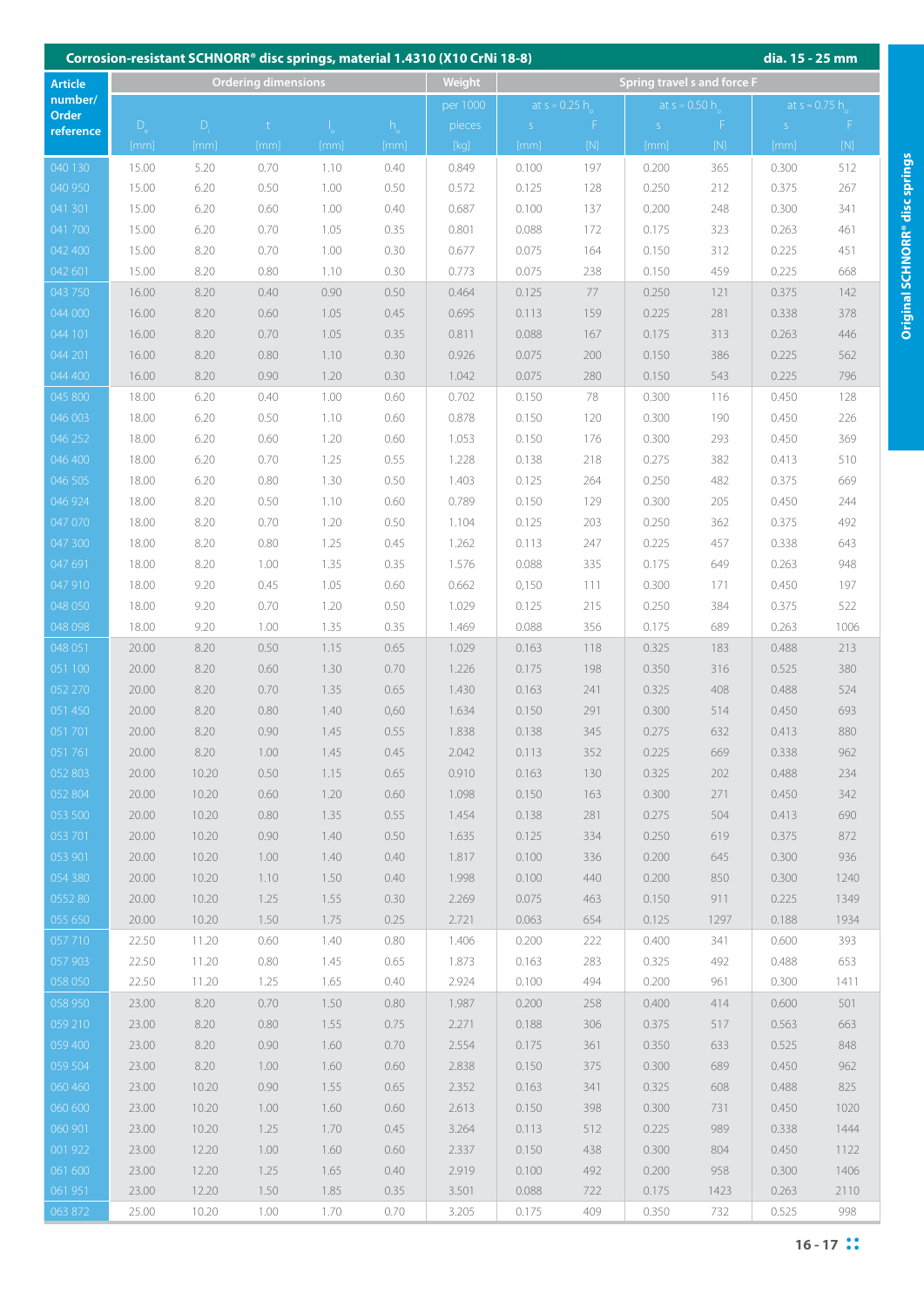| Corrosion-resistant SCHNORR <sup>®</sup> disc springs, material 1.4310 (X10 CrNi 18-8)<br>dia. 31.5 - 56 mm |                            |       |              |      |             |          |             |                             |             |                 |             |                       |  |  |
|-------------------------------------------------------------------------------------------------------------|----------------------------|-------|--------------|------|-------------|----------|-------------|-----------------------------|-------------|-----------------|-------------|-----------------------|--|--|
| <b>Article</b>                                                                                              | <b>Ordering dimensions</b> |       |              |      |             | Weight   |             | Spring travel s and force F |             |                 |             |                       |  |  |
| number/                                                                                                     |                            |       |              |      |             | per 1000 |             | at $s = 0.25 h$             |             | at $s = 0.50 h$ |             | at $s \approx 0.75$ h |  |  |
| Order<br>reference                                                                                          | $D_{1}$                    | $D_1$ | $\mathsf{t}$ |      | $h_{\circ}$ | pieces   | $\mathsf S$ | F.                          | $\mathsf S$ | F               | $\mathsf S$ | F                     |  |  |
|                                                                                                             | [mm]                       | [mm]  | [mm]         | [mm] | [mm]        | [kq]     | [mm]        | [N]                         | [mm]        | [N]             | [mm]        | [N]                   |  |  |
| 082 253                                                                                                     | 31.50                      | 12.20 | 1.00         | 2.10 | 1.10        | 5.191    | 0.275       | 541                         | 0.550       | 877             | 0.825       | 1076                  |  |  |
| 081 505                                                                                                     | 31.50                      | 12.20 | 1.25         | 2.15 | 0.90        | 6.486    | 0.225       | 646                         | 0.450       | 1152            | 0.675       | 1564                  |  |  |
| 082 303                                                                                                     | 31.50                      | 12.20 | 1.50         | 2.25 | 0.75        | 7.781    | 0.188       | 808                         | 0.375       | 1519            | 0.563       | 2164                  |  |  |
| 082 801                                                                                                     | 31.50                      | 16.30 | 0.80         | 1.85 | 1.05        | 3.577    | 0.263       | 355                         | 0.525       | 548             | 0.788       | 634                   |  |  |
| 083 370                                                                                                     | 31.50                      | 16.30 | 1.25         | 2.00 | 0.75        | 5.584    | 0.188       | 561                         | 0.375       | 1029            | 0.563       | 1437                  |  |  |
| 083 800                                                                                                     | 31.50                      | 16.30 | 1.50         | 2.15 | 0.65        | 6.698    | 0.163       | 763                         | 0.325       | 1454            | 0.488       | 2097                  |  |  |
| 084 493                                                                                                     | 31.50                      | 16.30 | 1.75         | 2.30 | 0.55        | 7.811    | 0.138       | 972                         | 0.275       | 1892            | 0.413       | 2779                  |  |  |
| 084 800                                                                                                     | 31.50                      | 16.30 | 2.00         | 2.50 | 0.50        | 8.923    | 0.125       | 1289                        | 0.250       | 2534            | 0.375       | 3750                  |  |  |
| 087 900                                                                                                     | 34.00                      | 12.30 | 1.00         | 2.25 | 1.25        | 6.187    | 0.313       | 588                         | 0.625       | 920             | 0.938       | 1083                  |  |  |
| 088 046                                                                                                     | 34.00                      | 12.30 | 1.25         | 2.35 | 1.10        | 7.732    | 0.275       | 752                         | 0.550       | 1287            | 0.825       | 1677                  |  |  |
| 088 300                                                                                                     | 34.00                      | 12.30 | 1.50         | 2.40 | 0.90        | 9.275    | 0.225       | 872                         | 0.450       | 1600            | 0.675       | 2234                  |  |  |
| 089 321                                                                                                     | 34.00                      | 14.30 | 1.25         | 2.30 | 1.05        | 7.321    | 0.263       | 723                         | 0.525       | 1250            | 0.788       | 1646                  |  |  |
| 089 400                                                                                                     | 34.00                      | 14.30 | 1.50         | 2.35 | 0.85        | 8.783    | 0.213       | 837                         | 0.425       | 1549            | 0.638       | 2178                  |  |  |
| 090 500                                                                                                     | 34.00                      | 16.30 | 1.50         | 2.30 | 0.80        | 8.216    | 0.200       | 815                         | 0.400       | 1520            | 0.600       | 2151                  |  |  |
| 091 100                                                                                                     | 34.00                      | 16.30 | 2.00         | 2.60 | 0.60        | 10.946   | 0.150       | 1293                        | 0.300       | 2523            | 0.450       | 3713                  |  |  |
| 004 543                                                                                                     | 35.50                      | 18.30 | 0.90         | 2.05 | 1.15        | 5.132    | 0.288       | 422                         | 0.575       | 657             | 0.863       | 767                   |  |  |
| 093 683                                                                                                     | 35.50                      | 18.30 | 2.00         | 2.65 | 0.65        | 11.325   | 0.163       | 1352                        | 0.325       | 2628            | 0.488       | 3855                  |  |  |
| 094 000                                                                                                     | 35.50                      | 18.30 | 1.25         | 2.25 | 1.00        | 7.124    | 0.250       | 674                         | 0.500       | 1178            | 0.750       | 1567                  |  |  |
| 093 683                                                                                                     | 35.50                      | 18.30 | 2.00         | 2.65 | 0.65        | 11.385   | 0.163       | 1352                        | 0.325       | 2628            | 0.488       | 3855                  |  |  |
| 099 423                                                                                                     | 40.00                      | 14.30 | 1.25         | 2.65 | 1.40        | 10.752   | 0.350       | 834                         | 0.700       | 1346            | 1.050       | 1642                  |  |  |
| 099 461                                                                                                     | 40.00                      | 14.30 | 1.50         | 2.75 | 1.25        | 12.899   | 0.313       | 1028                        | 0.625       | 1780            | 0.938       | 2348                  |  |  |
| 099833                                                                                                      | 40.00                      | 14.30 | 2.00         | 2.90 | 0.90        | 17.189   | 0.225       | 1365                        | 0.450       | 2593            | 0.675       | 3729                  |  |  |
| 100 503                                                                                                     | 40.00                      | 16.30 | 1.50         | 2.70 | 1.20        | 12.332   | 0.300       | 992                         | 0.600       | 1732            | 0.900       | 2304                  |  |  |
| 100 801                                                                                                     | 40.00                      | 16.30 | 2.00         | 2.90 | 0.90        | 16.433   | 0.225       | 1406                        | 0.450       | 2671            | 0.675       | 3842                  |  |  |
| 101755                                                                                                      | 40.00                      | 18.30 | 2.00         | 2.85 | 0.85        | 15.584   | 0.213       | 1367                        | 0.425       | 2610            | 0.638       | 3770                  |  |  |
| 102531                                                                                                      | 40.00                      | 20.40 | 1.00         | 2.30 | 1.30        | 7.300    | 0.325       | 521                         | 0.650       | 808             | 0.975       | 938                   |  |  |
| 103 000                                                                                                     | 40.00                      | 20.40 | 1.50         | 2.60 | 1.10        | 10.942   | 0.275       | 955                         | 0.550       | 1697            | 0.825       | 2296                  |  |  |
| 103 500                                                                                                     | 40.00                      | 20.40 | 2.00         | 2.80 | 0.80        | 14.580   | 0.200       | 1345                        | 0.400       | 2580            | 0.600       | 3743                  |  |  |
| 103 953                                                                                                     | 40.00                      | 20.40 | 2.25         | 2.95 | 0.70        | 16.397   | 0.175       | 1613                        | 0.350       | 3143            | 0.525       | 4618                  |  |  |
| 104 465                                                                                                     | 40.00                      | 20.40 | 2.50         | 3.15 | 0.65        | 18.212   | 0.163       | 2017                        | 0.325       | 3961            | 0.488       | 5856                  |  |  |
| 110412                                                                                                      | 45.00                      | 22.40 | 1.25         | 2.90 | 1.65        | 11.746   | 0.413       | 1023                        | 0.825       | 1578            | 1.238       | 1822                  |  |  |
| 110 501                                                                                                     | 45.00                      | 22.40 | 1.75         | 2,95 | 1.20        | 16.434   | 0.300       | 1247                        | 0.600       | 2241            | 0.900       | 3068                  |  |  |
| 110 901                                                                                                     | 45.00                      | 22.40 | 2.50         | 3.35 | 0.85        | 23.457   | 0.213       | 2116                        | 0.425       | 4105            | 0.638       | 6008                  |  |  |
| 115 970                                                                                                     | 50.00                      | 18.40 | 1.25         | 2.85 | 1.60        | 16.679   | 0.400       | 698                         | 0.800       | 1086            | 1.200       | 1268                  |  |  |
| 116 300                                                                                                     | 50.00                      | 18.40 | 1.50         | 3.30 | 1.80        | 20.011   | 0.450       | 1272                        | 0.900       | 2015            | 1.350       | 2404                  |  |  |
| 116 653                                                                                                     | 50.00                      | 18.40 | 2.00         | 3.45 | 1.45        | 26.669   | 0.363       | 1680                        | 0.725       | 2990            | 1.088       | 4054                  |  |  |
| 116 901                                                                                                     | 50.00                      | 18.40 | 2.50         | 3.65 | 1.15        | 33.323   | 0.288       | 2203                        | 0.575       | 4176            | 0.863       | 5996                  |  |  |
| 117400                                                                                                      | 50.00                      | 20.40 | 2.00         | 3.40 | 1.40        | 25.710   | 0.350       | 1634                        | 0.700       | 2927            | 1.050       | 3993                  |  |  |
| 117703                                                                                                      | 50.00                      | 20.40 | 2.50         | 3.60 | 1.10        | 32.123   | 0.275       | 2138                        | 0.550       | 4070            | 0.825       | 5864                  |  |  |
| 118 401                                                                                                     | 50.00                      | 22.40 | 2.00         | 3.30 | 1.30        | 24.652   | 0.325       | 1515                        | 0.650       | 2747            | 0.975       | 3792                  |  |  |
| 000 227                                                                                                     | 50.00                      | 22.40 | 2.50         | 3.60 | 1.10        | 30.800   | 0.275       | 2209                        | 0.550       | 4204            | 0.825       | 6057                  |  |  |
| 119 950                                                                                                     | 50.00                      | 25.40 | 1.25         | 2.85 | 1.60        | 14.248   | 0.400       | 787                         | 0.800       | 1225            | 1.200       | 1430                  |  |  |
| 120 103                                                                                                     | 50.00                      | 25.40 | 1.50         | 3.10 | 1.60        | 17.168   | 0.400       | 1145                        | 0.800       | 1871            | 1.200       | 2317                  |  |  |
| 120 400                                                                                                     | 50.00                      | 25.40 | 2.00         | 3.30 | 1.30        | 22.878   | 0.325       | 1613                        | 0.650       | 2926            | 0.975       | 4039                  |  |  |
| 120 801                                                                                                     | 50.00                      | 25.40 | 2.50         | 3.50 | 1.00        | 28.582   | 0.250       | 2097                        | 0.500       | 4022            | 0.750       | 5834                  |  |  |
| 128 599                                                                                                     | 56.00                      | 28.50 | 1.50         | 3.45 | 1.95        | 21.495   | 0.488       | 1345                        | 0.975       | 2084            | 1.463       | 2419                  |  |  |
| 128 600                                                                                                     | 56.00                      | 28.50 | 2.00         | 3.60 | 1.60        | 28.646   | 0.400       | 1761                        | 0.800       | 3076            | 1.200       | 4093                  |  |  |